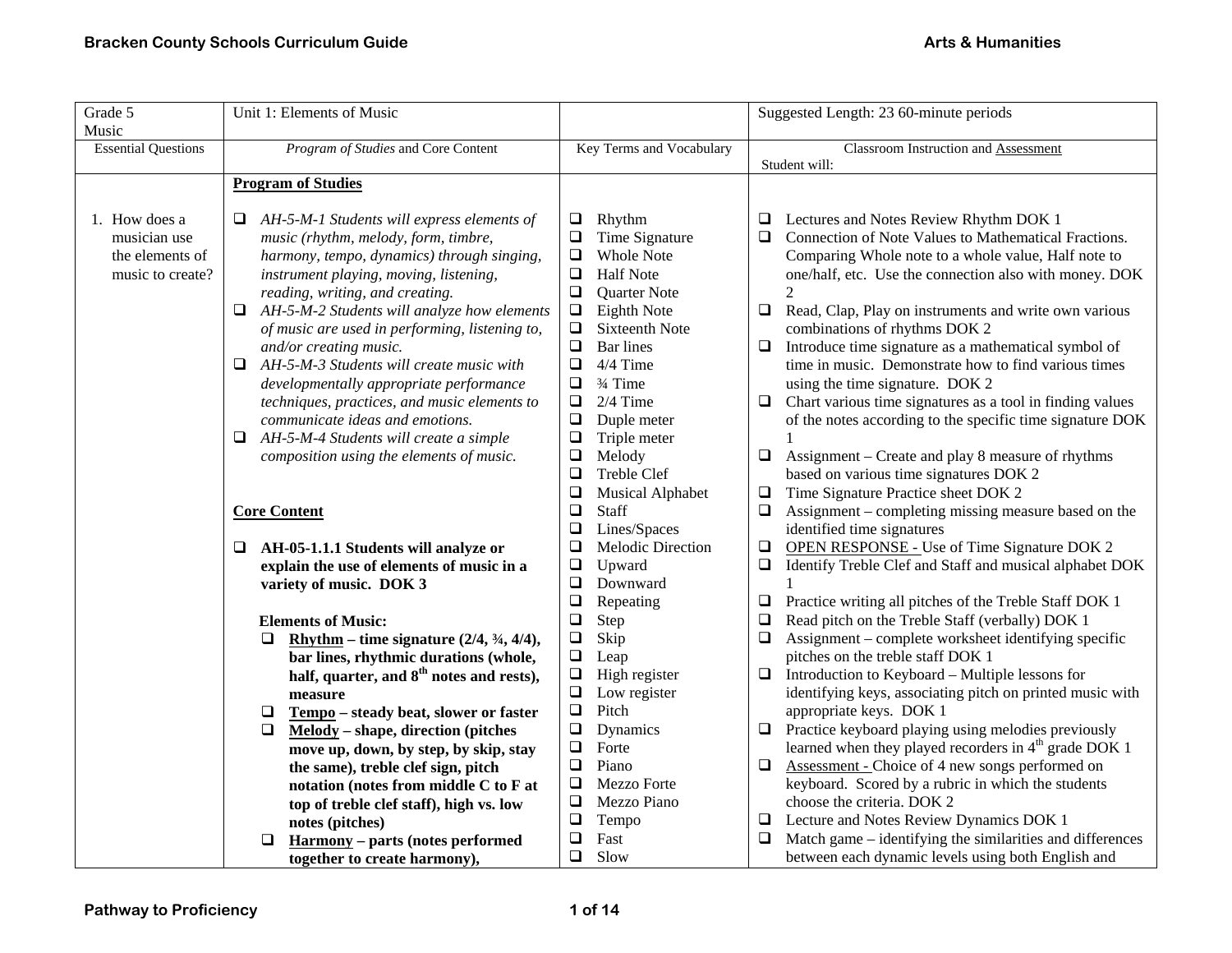| Grade 5                    | Unit 1: Elements of Music                                            |                          | Suggested Length: 23 60-minute periods                         |
|----------------------------|----------------------------------------------------------------------|--------------------------|----------------------------------------------------------------|
| Music                      |                                                                      |                          |                                                                |
| <b>Essential Questions</b> | Program of Studies and Core Content                                  | Key Terms and Vocabulary | <b>Classroom Instruction and Assessment</b>                    |
|                            |                                                                      | Moderate                 | Student will:<br>Italian terms DOK 2                           |
|                            | major/minor (aurally); unison (non                                   | □<br>$\Box$<br>Keyboard  | $\Box$ Lecture and Notes Review of Tempo DOK 1                 |
|                            | harmony)<br>$\Box$                                                   |                          | Play various recording on the CD player, identifying and       |
|                            | Form - call and response, two-part<br>(AB), three-part (ABA), round, |                          | moving to specific tempos DOK 2                                |
|                            | verse/chorus, repeat signs                                           |                          | -"Flight of the Bumblebee" – fast                              |
|                            | $\Box$<br>Timbre (tone color) – recognize                            |                          | -"Asa's Death" - slow                                          |
|                            | different qualities of musical sounds,                               |                          | -"Pomp and Circumstance" - moderate                            |
|                            | orchestral instruments by family -                                   |                          | $\Box$ CATS like assessment – Multiple Choice and Open         |
|                            | brass, woodwind, string, percussion,                                 |                          | Response questions covering music elements this                |
|                            | how instrument sounds are produced,                                  |                          | semester. DOK 2                                                |
|                            | human voices (high voices, low voices)                               |                          | Review Timbre (Tone Color) by classifying and grouping<br>□    |
|                            | Dynamics – soft (piano – $p$ ), medium<br>□                          |                          | instruments in families based on how their sound is            |
|                            | soft (mezzo piano – $mp$ ), medium loud                              |                          | created DOK 2                                                  |
|                            | (mezzo forte – mf), loud (forte – f)                                 |                          | $\Box$ Worksheet for identifying orchestra instruments and     |
|                            |                                                                      |                          | individual instruments of the orchestra DOK 1                  |
|                            | AH-05-1.1.2 Students will identify and<br>⊔                          |                          | CATS like assessment $-$ OR questions concerning how<br>Q.     |
|                            | describe various styles of music (spirituals,                        |                          | instrumental sounds are created and comparing                  |
|                            | game songs, folk songs, work songs, lullabies,                       |                          | instruments of various families DOK 2                          |
|                            | patriotic, bluegrass).                                               |                          | Students will sing a variety of songs that are used while<br>⊔ |
|                            |                                                                      |                          | dancing Appalachian recreational dances. DOK 1                 |
|                            | AH-05-4.1.1 Students will create and notate<br>⊔                     |                          |                                                                |
|                            | short, simple melodies that demonstrate                              |                          |                                                                |
|                            | melodic shape/contour and meter.                                     |                          |                                                                |
|                            | AH-05-4.1.2 Students will create and perform<br>⊔                    |                          |                                                                |
|                            | simple melodies of rhythmic accompaniments                           |                          |                                                                |
|                            | to given melodies.                                                   |                          |                                                                |
|                            |                                                                      |                          |                                                                |
|                            | AH-05-4.1.3 Students will improvise answers<br>⊔                     |                          |                                                                |
|                            | in similar style to given rhythmic and/or                            |                          |                                                                |
|                            | melodic phrases.                                                     |                          |                                                                |
|                            |                                                                      |                          |                                                                |
|                            | AH-05-4.1.4 Students will sing and play<br>⊔                         |                          |                                                                |
|                            | alone simple rhythmic or tonal patterns by                           |                          |                                                                |
|                            | reading music notation; be able to sustain own                       |                          |                                                                |
|                            | part in an ensemble.                                                 |                          |                                                                |
|                            | AH-05-4.1.5 Students will sing alone and<br>⊔                        |                          |                                                                |
|                            | with others a varied repertoire of music.                            |                          |                                                                |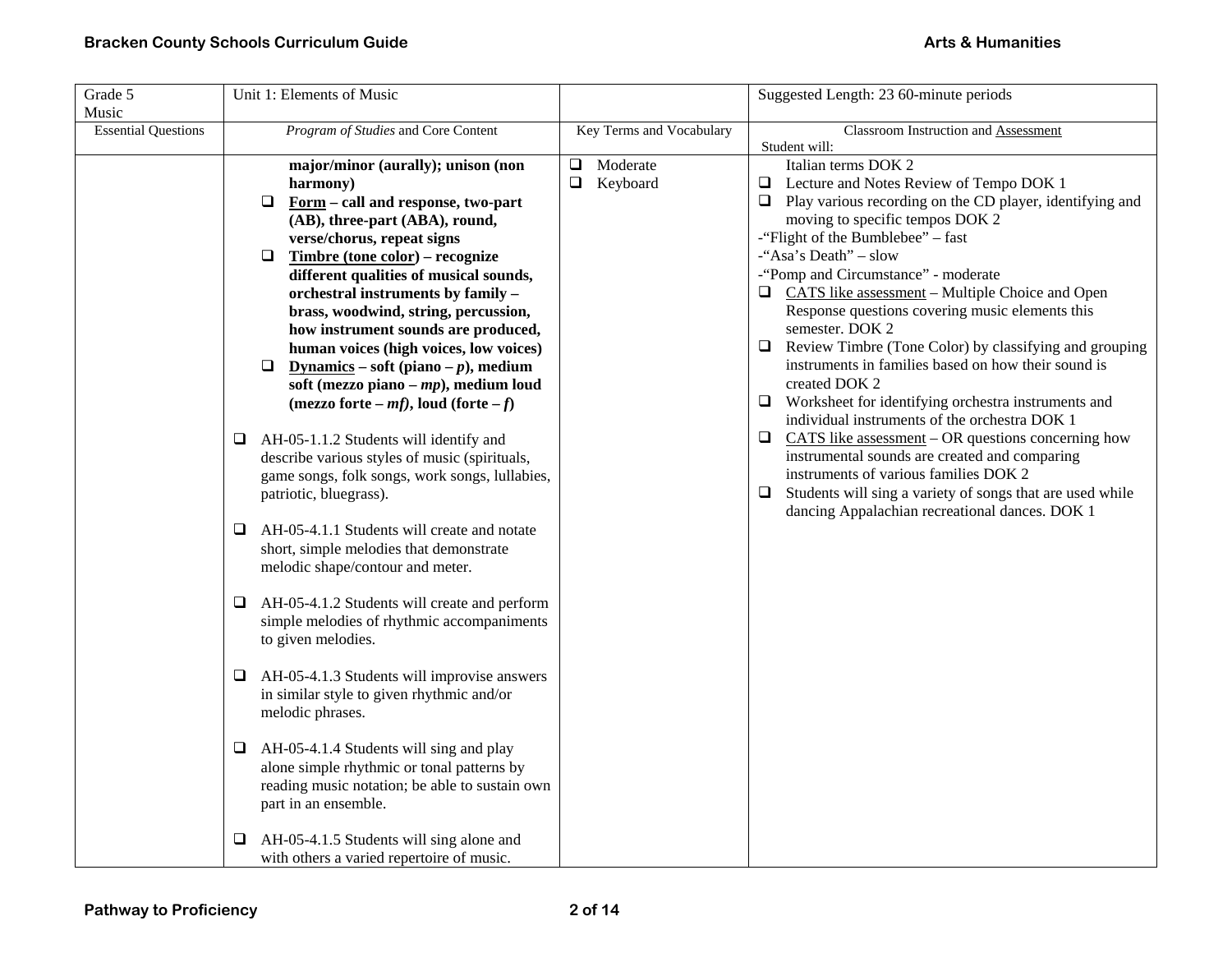| Grade 5                                                                                                                                                                                                                   | Unit 2: Cultures, Time Periods and Styles                                                                                                                                                                                                                                                                                                                                                                                                                                                                                                                                                                                                                                                                                                                                                                                                                                                                                                                                                 |                                                                                                                                                                                                                                                                                                                                                                                                                                                                                                                                                                                                                   | Suggested Length: 10 60-minute periods                                                                                                                                                                                                                                                                                                                                                                                                                                                                                                                                                                                                                                                                                                                                                                                                                                                                                                                                                                                                                                              |
|---------------------------------------------------------------------------------------------------------------------------------------------------------------------------------------------------------------------------|-------------------------------------------------------------------------------------------------------------------------------------------------------------------------------------------------------------------------------------------------------------------------------------------------------------------------------------------------------------------------------------------------------------------------------------------------------------------------------------------------------------------------------------------------------------------------------------------------------------------------------------------------------------------------------------------------------------------------------------------------------------------------------------------------------------------------------------------------------------------------------------------------------------------------------------------------------------------------------------------|-------------------------------------------------------------------------------------------------------------------------------------------------------------------------------------------------------------------------------------------------------------------------------------------------------------------------------------------------------------------------------------------------------------------------------------------------------------------------------------------------------------------------------------------------------------------------------------------------------------------|-------------------------------------------------------------------------------------------------------------------------------------------------------------------------------------------------------------------------------------------------------------------------------------------------------------------------------------------------------------------------------------------------------------------------------------------------------------------------------------------------------------------------------------------------------------------------------------------------------------------------------------------------------------------------------------------------------------------------------------------------------------------------------------------------------------------------------------------------------------------------------------------------------------------------------------------------------------------------------------------------------------------------------------------------------------------------------------|
| <b>Essential Questions</b>                                                                                                                                                                                                | Program of Studies and Core Content                                                                                                                                                                                                                                                                                                                                                                                                                                                                                                                                                                                                                                                                                                                                                                                                                                                                                                                                                       | Key Terms and Vocabulary                                                                                                                                                                                                                                                                                                                                                                                                                                                                                                                                                                                          | Classroom Instruction and Assessment                                                                                                                                                                                                                                                                                                                                                                                                                                                                                                                                                                                                                                                                                                                                                                                                                                                                                                                                                                                                                                                |
| Music<br>How do people<br>1.<br>of various<br>world cultures<br>use music to<br>identify and<br>express<br>themselves?<br>Why is there<br>2.<br>such a variety<br>of musical<br>styles<br>throughout time<br>and history? | <b>Program of Studies</b><br>AH-5-M-5 Students will compare and<br>□<br>contrast music of diverse cultures, periods,<br>and styles using appropriate terminology.<br>$\Box$ AH-5-M-6 Students will create products to<br>demonstrate music from diverse cultures,<br>periods, and styles.<br><b>Core Content</b><br>AH-05-2.1.1 Students will describe or<br>□<br>explain how music has been a part of<br>cultures and periods throughout history.<br>DOK <sub>3</sub><br><b>Cultures:</b><br><b>Native American</b><br>⊔<br><b>Traditional Appalachian</b><br>❏<br>❏<br><b>West African</b><br>Similarities and differences in the use<br>$\Box$<br>of music (e.g., ceremonial purposes)<br>and the use of elements of music<br>among cultures (musical instruments,<br>e.g., Native American - rattles, drums,<br>flutes, Appalachian - dulcimer, fiddle,<br>banjo, guitar, West African- drums,<br>rattles, thumb piano); polyrhythms in<br><b>Western African music not in Native</b> | <b>NATIVEAMERICAN</b><br>$\Box$<br>Drum<br>$\Box$<br>Rattles<br>$\Box$<br>Flutes<br>Simple rhythms<br>$\Box$<br><b>AMERICAN FOLK</b><br>$\Box$<br>Guitar<br>$\Box$<br>Banjo<br>Mandolin<br>$\Box$<br>Sting bass<br>$\Box$<br>$\Box$<br>Dulcimer<br>$\Box$<br>Fiddle (violin)<br><b>WEST AFRICAN</b><br>$\Box$<br>Drums<br>$\Box$<br><b>Bells</b><br><b>Shakers</b><br>❏<br>❏<br>Polyrhythms<br><b>MUSICAL STYLES</b><br>$\Box$<br><b>Blues</b><br>$\Box$<br>Spirituals<br>$\Box$<br>Game songs<br>$\Box$<br>Folk songs<br>$\Box$<br>Work songs<br>$\Box$<br>Lullabies<br>$\Box$<br>Marches<br>$\Box$<br>Patriotic | Student will:<br>Observe a variety of performances (video) of the<br>⊔<br>performance of Native American, West African and<br>Appalachian music. DOK 1<br>Students will experience African polyrhythms by<br>$\Box$<br>creating and performing in groups of 3 original rhythm<br>patterns. Use of a variety of percussion instruments.<br>DOK <sub>2</sub><br>Demonstration of Folk Instruments (banjo, dulcimer,<br>$\Box$<br>guitar, fiddle, mandolin, spoons, jaw harp, etc.) DOK 1<br>Students will experience playing the variety of folk<br>❏.<br>instruments DOK 1<br>Discuss the history and evolution of folk instruments<br>$\Box$<br>from their European and African origins DOK 1<br>Discuss purposes of a variety of musical styles in<br>$\Box$<br>various cultures DOK 1<br>Listen to and identify the characteristics of a variety of<br>❏<br>musical styles DOK 2<br>Compare and contrast musical styles of a variety of<br>$\Box$<br>cultures DOK 3<br>CATS like assessments in Multiple Choice and Open<br>$\Box$<br>Response Form over the three cultures DOK 3 |
|                                                                                                                                                                                                                           | American<br><b>Periods:</b><br>Colonial American (e.g., work songs,<br>⊔<br>game songs, patriotic, lullaby, folk<br>music)                                                                                                                                                                                                                                                                                                                                                                                                                                                                                                                                                                                                                                                                                                                                                                                                                                                                | $\Box$<br><b>Bluegrass</b>                                                                                                                                                                                                                                                                                                                                                                                                                                                                                                                                                                                        |                                                                                                                                                                                                                                                                                                                                                                                                                                                                                                                                                                                                                                                                                                                                                                                                                                                                                                                                                                                                                                                                                     |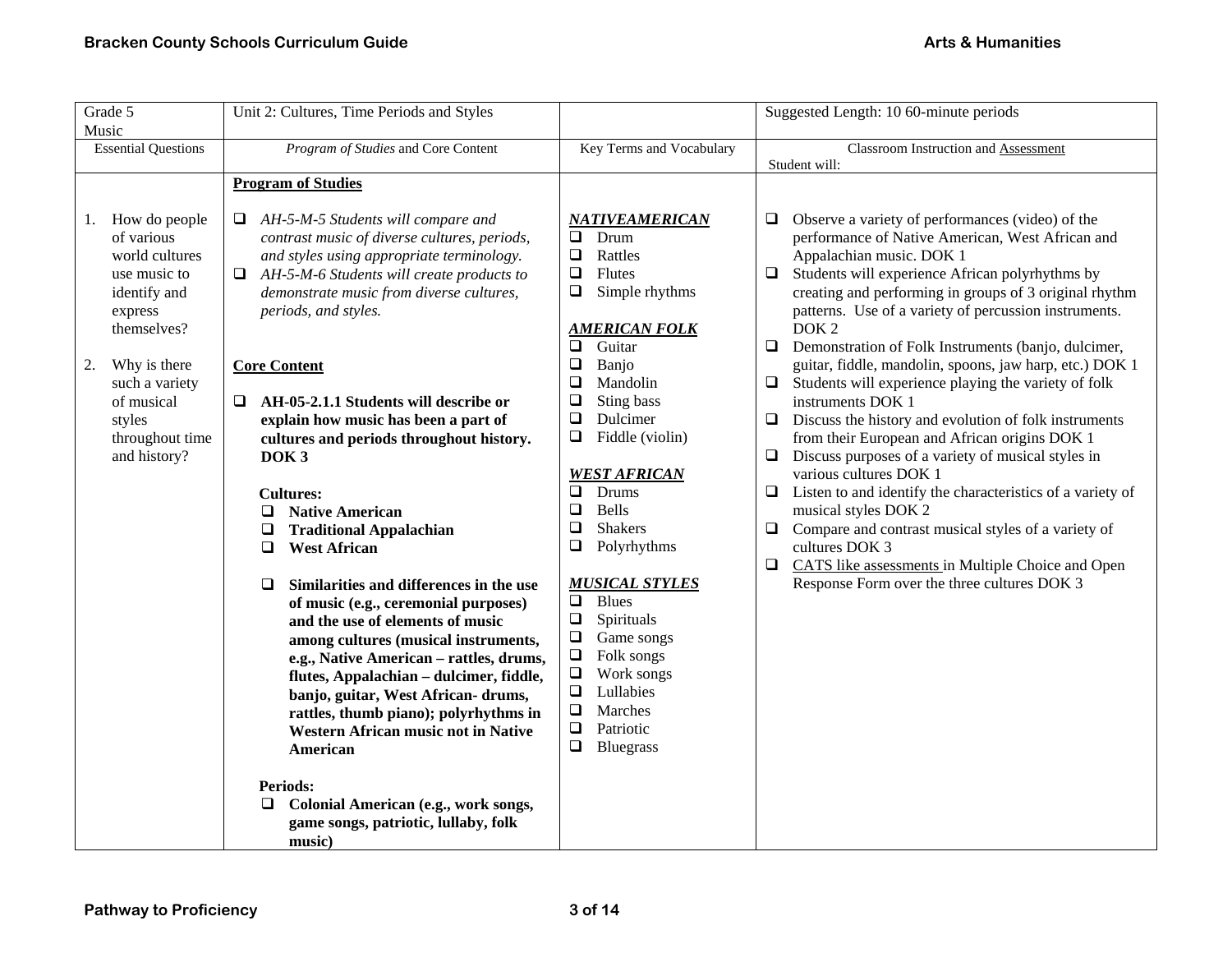| Grade 5                    | Unit 2: Cultures, Time Periods and Styles               |                          | Suggested Length: 10 60-minute periods |
|----------------------------|---------------------------------------------------------|--------------------------|----------------------------------------|
| Music                      |                                                         |                          |                                        |
| <b>Essential Questions</b> | Program of Studies and Core Content                     | Key Terms and Vocabulary | Classroom Instruction and Assessment   |
|                            |                                                         |                          | Student will:                          |
|                            | Native American includes period in<br>❏                 |                          |                                        |
|                            | <b>North American before European</b>                   |                          |                                        |
|                            | settlement                                              |                          |                                        |
|                            | <b>European influences in American</b><br>$\Box$        |                          |                                        |
|                            | music, similarities between music in                    |                          |                                        |
|                            | the American colonies and the great                     |                          |                                        |
|                            | cities of Europe (The influence of                      |                          |                                        |
|                            | Europe was very strong in the colonies                  |                          |                                        |
|                            | due to the movement of settlers from                    |                          |                                        |
|                            | <b>Europe to America.)</b>                              |                          |                                        |
|                            | AH-05-3.1.1 Students will describe or<br>□              |                          |                                        |
|                            | explain how music fulfills variety of                   |                          |                                        |
|                            | purposes. DOK 2                                         |                          |                                        |
|                            |                                                         |                          |                                        |
|                            | Purposes of music: (different roles of                  |                          |                                        |
|                            | music)                                                  |                          |                                        |
|                            | Ceremonial – music created or<br>$\Box$                 |                          |                                        |
|                            | performed for rituals or celebrations,                  |                          |                                        |
|                            | (e.g., patriotic music, music for                       |                          |                                        |
|                            | worship)                                                |                          |                                        |
|                            | <b>Recreational</b> – music for entertainment<br>$\Box$ |                          |                                        |
|                            | (e.g., music for play such as game                      |                          |                                        |
|                            | songs, music for dances and social                      |                          |                                        |
|                            | events, music for physical activities,                  |                          |                                        |
|                            | music as a hobby)                                       |                          |                                        |
|                            | <b>Artistic Expression - music created</b><br>$\Box$    |                          |                                        |
|                            | with the intent to express or                           |                          |                                        |
|                            | communicate one's emotions, feelings,                   |                          |                                        |
|                            | ideas, experience (e.g., music created                  |                          |                                        |
|                            | and performed in a concert setting for                  |                          |                                        |
|                            | an audience)                                            |                          |                                        |

| Grade 5                    | Unit 3: Dance Elements & Performance       |                          | Suggested Length: 6 60-minute class periods |
|----------------------------|--------------------------------------------|--------------------------|---------------------------------------------|
| Dance                      |                                            |                          |                                             |
| <b>Essential Questions</b> | <i>Program of Studies</i> and Core Content | Key Terms and Vocabulary | Classroom Instruction and Assessment        |
|                            |                                            |                          | Student will:                               |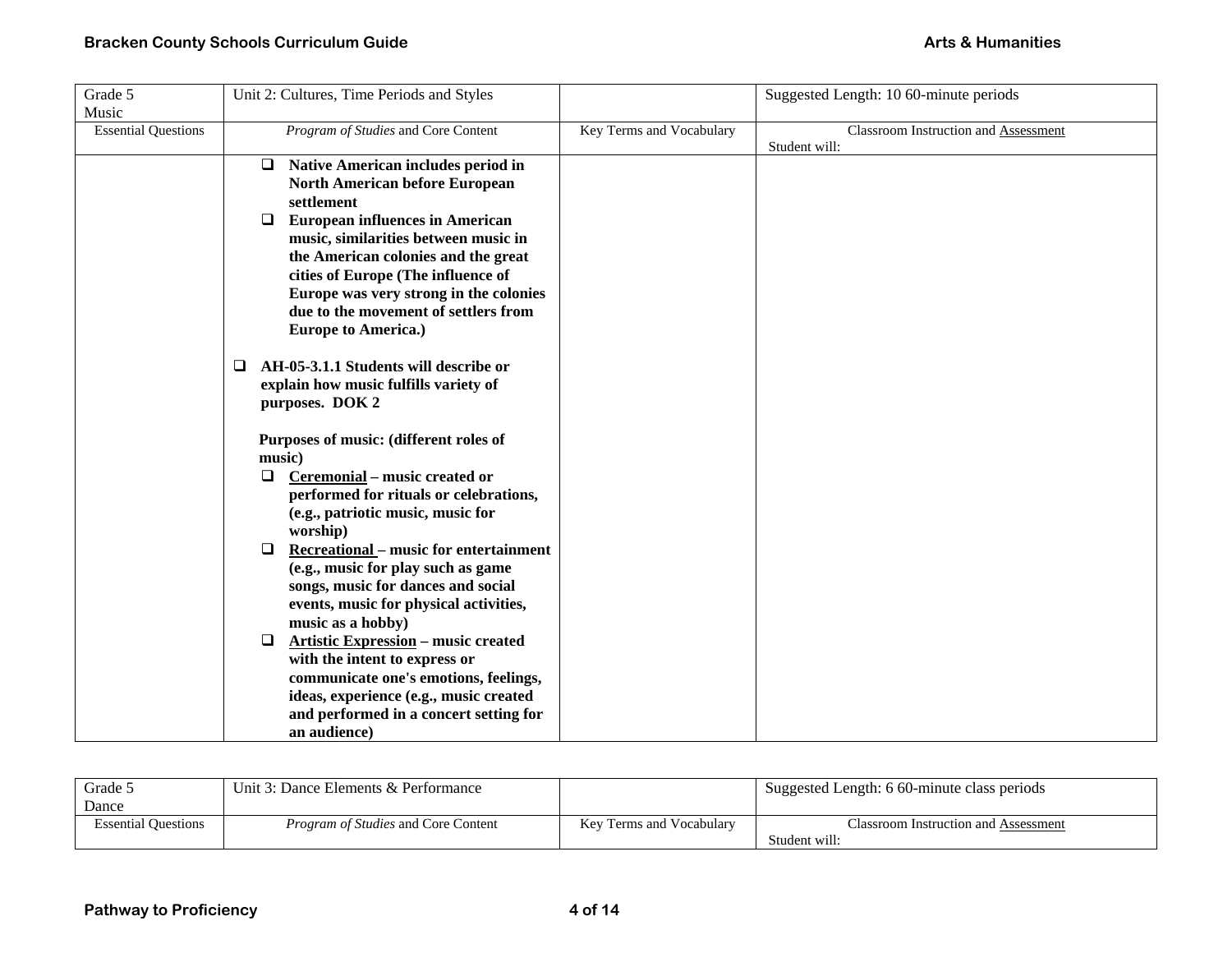| Grade 5                                                                                                                                                                                                                          | Unit 3: Dance Elements & Performance                                                                                                                                                                                                                                                                                                                                                                                                                                                                                                                                                                                                                                                                                                                                                                                                                                                                                                                                                                                                                                                                                                                        |                                                                                                                                                                                                                                                                                                                                                                                                                                                                                                                                                                                                                                       | Suggested Length: 6 60-minute class periods                                                                                                                                                                                                                                                                                                                                                                                                                                                                                                                                                                                                                                                                                                                                                                                                                                                                                                                                                                                                                                                                                                                                                                                                                                                                                                                                                                                                                                                                                                                                                                       |
|----------------------------------------------------------------------------------------------------------------------------------------------------------------------------------------------------------------------------------|-------------------------------------------------------------------------------------------------------------------------------------------------------------------------------------------------------------------------------------------------------------------------------------------------------------------------------------------------------------------------------------------------------------------------------------------------------------------------------------------------------------------------------------------------------------------------------------------------------------------------------------------------------------------------------------------------------------------------------------------------------------------------------------------------------------------------------------------------------------------------------------------------------------------------------------------------------------------------------------------------------------------------------------------------------------------------------------------------------------------------------------------------------------|---------------------------------------------------------------------------------------------------------------------------------------------------------------------------------------------------------------------------------------------------------------------------------------------------------------------------------------------------------------------------------------------------------------------------------------------------------------------------------------------------------------------------------------------------------------------------------------------------------------------------------------|-------------------------------------------------------------------------------------------------------------------------------------------------------------------------------------------------------------------------------------------------------------------------------------------------------------------------------------------------------------------------------------------------------------------------------------------------------------------------------------------------------------------------------------------------------------------------------------------------------------------------------------------------------------------------------------------------------------------------------------------------------------------------------------------------------------------------------------------------------------------------------------------------------------------------------------------------------------------------------------------------------------------------------------------------------------------------------------------------------------------------------------------------------------------------------------------------------------------------------------------------------------------------------------------------------------------------------------------------------------------------------------------------------------------------------------------------------------------------------------------------------------------------------------------------------------------------------------------------------------------|
| Dance                                                                                                                                                                                                                            |                                                                                                                                                                                                                                                                                                                                                                                                                                                                                                                                                                                                                                                                                                                                                                                                                                                                                                                                                                                                                                                                                                                                                             |                                                                                                                                                                                                                                                                                                                                                                                                                                                                                                                                                                                                                                       |                                                                                                                                                                                                                                                                                                                                                                                                                                                                                                                                                                                                                                                                                                                                                                                                                                                                                                                                                                                                                                                                                                                                                                                                                                                                                                                                                                                                                                                                                                                                                                                                                   |
| <b>Essential Questions</b>                                                                                                                                                                                                       | Program of Studies and Core Content                                                                                                                                                                                                                                                                                                                                                                                                                                                                                                                                                                                                                                                                                                                                                                                                                                                                                                                                                                                                                                                                                                                         | Key Terms and Vocabulary                                                                                                                                                                                                                                                                                                                                                                                                                                                                                                                                                                                                              | Classroom Instruction and Assessment                                                                                                                                                                                                                                                                                                                                                                                                                                                                                                                                                                                                                                                                                                                                                                                                                                                                                                                                                                                                                                                                                                                                                                                                                                                                                                                                                                                                                                                                                                                                                                              |
|                                                                                                                                                                                                                                  |                                                                                                                                                                                                                                                                                                                                                                                                                                                                                                                                                                                                                                                                                                                                                                                                                                                                                                                                                                                                                                                                                                                                                             |                                                                                                                                                                                                                                                                                                                                                                                                                                                                                                                                                                                                                                       |                                                                                                                                                                                                                                                                                                                                                                                                                                                                                                                                                                                                                                                                                                                                                                                                                                                                                                                                                                                                                                                                                                                                                                                                                                                                                                                                                                                                                                                                                                                                                                                                                   |
|                                                                                                                                                                                                                                  |                                                                                                                                                                                                                                                                                                                                                                                                                                                                                                                                                                                                                                                                                                                                                                                                                                                                                                                                                                                                                                                                                                                                                             |                                                                                                                                                                                                                                                                                                                                                                                                                                                                                                                                                                                                                                       |                                                                                                                                                                                                                                                                                                                                                                                                                                                                                                                                                                                                                                                                                                                                                                                                                                                                                                                                                                                                                                                                                                                                                                                                                                                                                                                                                                                                                                                                                                                                                                                                                   |
| How do I use<br>1.<br>the elements of<br>dance to create<br>and perform?<br>How do dancers<br>2.<br>and<br>choreographers<br>create and/or<br>perform?<br>How do I use<br>3.<br>dance to<br>express my<br>ideas and<br>feelings? | <b>Program of Studies</b><br>AH-5-Da-1 Demonstrate the ability to<br>□<br>perform a dance alone, with a partner, and in<br>a small group using the three elements of<br>movement (space, time, force)<br>AH-5-Da-2 Use appropriate terminology to<br>❏<br>analyze ideas or emotions expressed through<br>a movement sequence.<br>AH-5-Da-3 Use Appropriate terminology to<br>$\Box$<br>describe who two example of dance are<br>similar and different.<br>AH-5-Da-4 Create a dance that uses the<br>elements of dance.<br>AH-5-Da-5 Describe how locomotor (walk,<br>$\Box$<br>run, skip, hop, jump, slide, leap, gallop) and<br>nonlocomotor (bend, stretch, twist, swing)<br>movements are used to create simple dances.<br>AH-5-Da-6 Create and perform in a small<br>$\Box$<br>group simple dances with a beginning,<br>middle, and end using a combination of<br>locomotor and nonlocomotoer movements.<br>AH-5-Da-9 Analyze personal creations and<br>⊔<br>those of others using appropriate vocabulary.<br><b>Core Content</b><br>AH-05-1.2.1 Students will analyze or<br>❏<br>explain the use of elements of dance in a<br>variety of dances. DOK 3 | <b>SPACE</b><br>$\Box$<br>General<br>Q.<br>$\Box$<br>Personal<br>$\Box$<br>Level<br>$\Box$<br>High<br>Middle<br>0<br>$\Box$ Low<br>$\Box$<br>Pathways<br>Straight<br>Q<br>❏<br>Curved<br>$\Box$<br>Zigzag<br>$\Box$<br>Direction<br>$\Box$<br>Forward.<br>Backward<br>$\Box$ Sideways,<br>Diagonal<br>Clockwise, counter<br>$\Box$<br>clockwise<br>$\Box$<br>Shape<br>Wide, narrow<br>Q.<br>$\Box$<br>Twisted<br>$\Box$<br>Open, Closed<br>$\Box$<br><b>TIME</b><br>$\Box$<br>Tempo - fast, slow<br>$\Box$<br>Beat<br>$\Box$<br>Rhythm<br>Duration<br>$\Box$<br>$\Box$<br><b>FORCE</b><br>❏<br>Energy<br>❏<br><b>Muscular Tension</b> | Student will:<br>$\Box$ Note Taking/Summarizing – Dance elements DOK 1<br>View KET produced Dance Tool Kit Dance Sense<br>□<br>videos to learn about characteristics and elements of<br>dance. DOK 1<br><b>Segment 1</b> – What is dance? – Complete<br>$\circ$<br>written notes from video<br>$\Box$<br>Kinesthetic activities that demonstrate individual<br>elements of movements. Students will demonstrate their<br>understanding of each element of dance as directed.<br>(space, level, force) DOK 2<br>View KET produced Dance Sense videos to elaborate<br>$\Box$<br>about the elements of dance – space, time, and force<br>DOK <sub>1</sub><br><b>Segment 4</b> – Elements of Dance –<br>$\circ$<br>complete written notes from video<br>Produce poster presenting locomotor and nonlocomotor<br>❏<br>movements. Student produced RUBRIC. Samples of<br>Proficient work will be demonstrated. Analyze a sample<br>of Novice work as students make suggestions that would<br>improve it to become a Proficient sample. DOK 2<br>$\Box$ Kinesthetic activities – demonstrating locomotor and<br>nonlocomotor movements. DOK 2<br>$\Box$<br>Use digital camera and printer to produce images of<br>each student demonstrating a locomotor or<br>nonlocomotor movement of their choice. This image is<br>to be included on the Poster mentioned above. DOK 1<br>Open Response – CATS like released item – practice as<br>$\Box$<br>a class, showing samples of student work (one each of 4,<br>3, 2, 1 responses) Look at four pictures of movement<br>(dance and athletic). Describe the similarities and |
|                                                                                                                                                                                                                                  | <b>Elements of Dance:</b>                                                                                                                                                                                                                                                                                                                                                                                                                                                                                                                                                                                                                                                                                                                                                                                                                                                                                                                                                                                                                                                                                                                                   | Heavy<br>❏                                                                                                                                                                                                                                                                                                                                                                                                                                                                                                                                                                                                                            | differences of the different types of movement. DOK 2                                                                                                                                                                                                                                                                                                                                                                                                                                                                                                                                                                                                                                                                                                                                                                                                                                                                                                                                                                                                                                                                                                                                                                                                                                                                                                                                                                                                                                                                                                                                                             |
|                                                                                                                                                                                                                                  | Space – direction of dance movements<br>□                                                                                                                                                                                                                                                                                                                                                                                                                                                                                                                                                                                                                                                                                                                                                                                                                                                                                                                                                                                                                                                                                                                   | ❏<br>Medium                                                                                                                                                                                                                                                                                                                                                                                                                                                                                                                                                                                                                           | What is the role of a choreographer? As guided by the<br>$\Box$                                                                                                                                                                                                                                                                                                                                                                                                                                                                                                                                                                                                                                                                                                                                                                                                                                                                                                                                                                                                                                                                                                                                                                                                                                                                                                                                                                                                                                                                                                                                                   |
|                                                                                                                                                                                                                                  | (forward, backward, right, left, up,                                                                                                                                                                                                                                                                                                                                                                                                                                                                                                                                                                                                                                                                                                                                                                                                                                                                                                                                                                                                                                                                                                                        | $\Box$<br>Soft                                                                                                                                                                                                                                                                                                                                                                                                                                                                                                                                                                                                                        | instructor on how to create an original dance sequence                                                                                                                                                                                                                                                                                                                                                                                                                                                                                                                                                                                                                                                                                                                                                                                                                                                                                                                                                                                                                                                                                                                                                                                                                                                                                                                                                                                                                                                                                                                                                            |
|                                                                                                                                                                                                                                  | down), pathway (straight, curved,                                                                                                                                                                                                                                                                                                                                                                                                                                                                                                                                                                                                                                                                                                                                                                                                                                                                                                                                                                                                                                                                                                                           | $\Box$<br>Locomotor                                                                                                                                                                                                                                                                                                                                                                                                                                                                                                                                                                                                                   | or exercise, students will contribute to the class dance                                                                                                                                                                                                                                                                                                                                                                                                                                                                                                                                                                                                                                                                                                                                                                                                                                                                                                                                                                                                                                                                                                                                                                                                                                                                                                                                                                                                                                                                                                                                                          |
|                                                                                                                                                                                                                                  | zigzag) levels (high, middle, low) shape                                                                                                                                                                                                                                                                                                                                                                                                                                                                                                                                                                                                                                                                                                                                                                                                                                                                                                                                                                                                                                                                                                                    | Walk<br>Q.                                                                                                                                                                                                                                                                                                                                                                                                                                                                                                                                                                                                                            | by making suggestions on how to move. Two                                                                                                                                                                                                                                                                                                                                                                                                                                                                                                                                                                                                                                                                                                                                                                                                                                                                                                                                                                                                                                                                                                                                                                                                                                                                                                                                                                                                                                                                                                                                                                         |
|                                                                                                                                                                                                                                  | (individual and group shapes)                                                                                                                                                                                                                                                                                                                                                                                                                                                                                                                                                                                                                                                                                                                                                                                                                                                                                                                                                                                                                                                                                                                               | $\Box$<br>Run                                                                                                                                                                                                                                                                                                                                                                                                                                                                                                                                                                                                                         | locomotor and 2 nonlocomotor movements will be                                                                                                                                                                                                                                                                                                                                                                                                                                                                                                                                                                                                                                                                                                                                                                                                                                                                                                                                                                                                                                                                                                                                                                                                                                                                                                                                                                                                                                                                                                                                                                    |
|                                                                                                                                                                                                                                  | $\Box$ Time (tempo) – dance movements that                                                                                                                                                                                                                                                                                                                                                                                                                                                                                                                                                                                                                                                                                                                                                                                                                                                                                                                                                                                                                                                                                                                  | $\Box$<br>Gallop                                                                                                                                                                                                                                                                                                                                                                                                                                                                                                                                                                                                                      | chosen. Directions will be written specifically, as if the                                                                                                                                                                                                                                                                                                                                                                                                                                                                                                                                                                                                                                                                                                                                                                                                                                                                                                                                                                                                                                                                                                                                                                                                                                                                                                                                                                                                                                                                                                                                                        |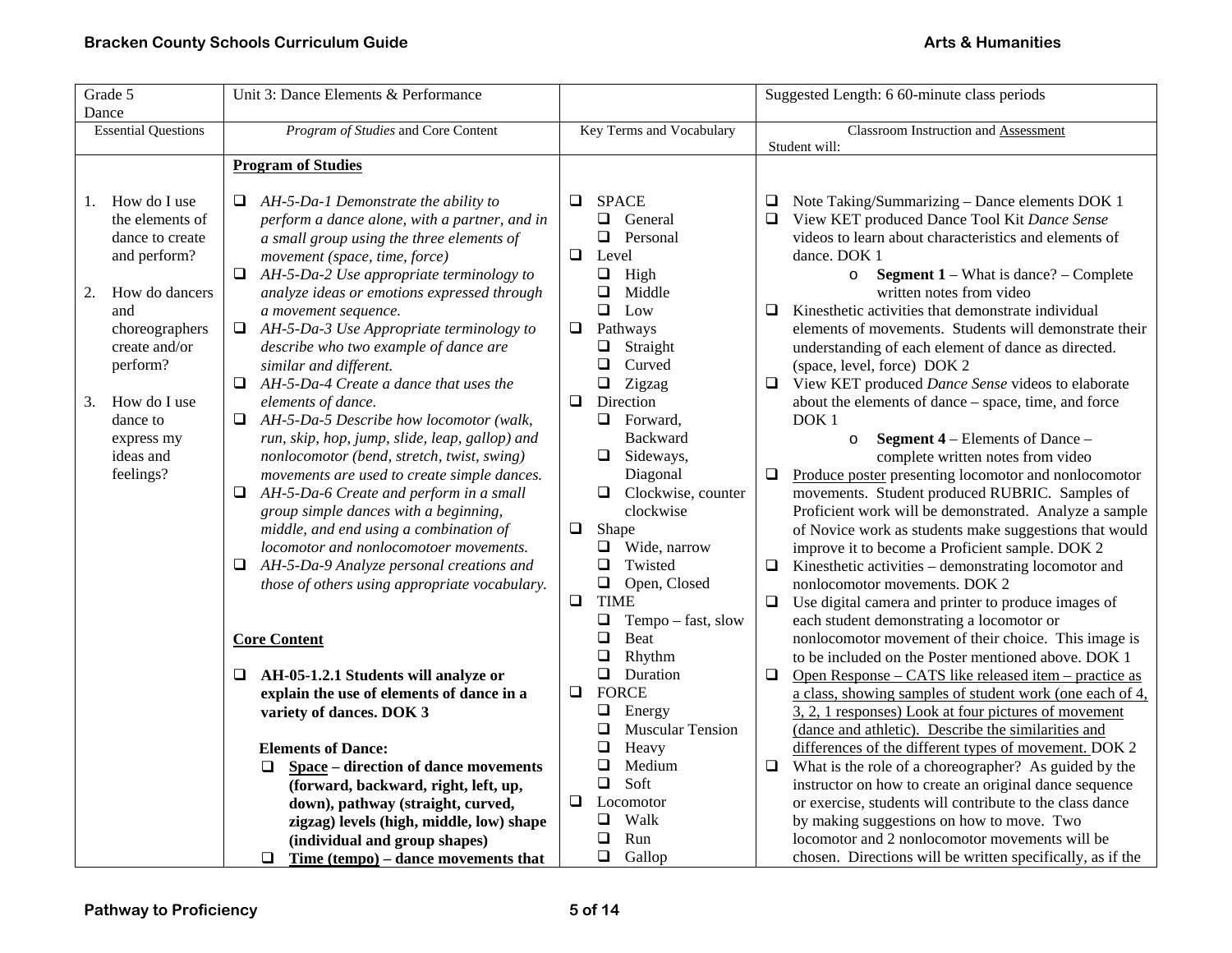| Grade 5                    | Unit 3: Dance Elements & Performance              |                          | Suggested Length: 6 60-minute class periods                                     |
|----------------------------|---------------------------------------------------|--------------------------|---------------------------------------------------------------------------------|
| Dance                      |                                                   |                          |                                                                                 |
| <b>Essential Questions</b> | Program of Studies and Core Content               | Key Terms and Vocabulary | Classroom Instruction and Assessment                                            |
|                            |                                                   |                          | Student will:                                                                   |
|                            | follow a steady beat or move faster or            | $\Box$<br>Leap           | reader doesn't know how to do the dance. They will                              |
|                            | slower                                            | Hop<br>❏                 | move, write out the specific directions and perform the                         |
|                            | Force – dance movements that use<br>❏             | Jump                     | class-led dance as a class. Students may (and are                               |
|                            | more or less energy (e.g., energy -               | Skip                     | encouraged) use diagrams or drawings in their                                   |
|                            | sharp/smooth, weight - heavy/light,               | Slide<br>$\Box$          | descriptions. DOK 3                                                             |
|                            | flow-free/bound)                                  | Nonlocomotor<br>u        | Real-life connections. Connect the role of the dance<br>$\Box$                  |
|                            | Dance Form - call and response, AB,<br>□          | Bend<br>ப                | choreographer creating a dance to that of a sports coach                        |
|                            | ABA, choreography                                 | Stretch                  | writing out plays for a ball team. DOK 2                                        |
|                            |                                                   | Twist<br>□               | Create and perform with partner $-32$ -beat dance<br>0.                         |
|                            | AH-05-1.2.2 Students will describe how<br>$\Box$  | Swing<br>❏               | (Cooperative Learning Groups - pairs) that demonstrates                         |
|                            | dance uses time, space, force, and various        | Pedestrian<br>⊔          | the following $-$ space, direction, level and timing $-$                        |
|                            | locomotor and nonlocomotor movements to           | $\Box$<br>Athletic       | RUBRIC for both performance and written directions.                             |
|                            | communicate ideas, thought, and feelings.         | ❏<br>Dance               | DOK <sub>3</sub>                                                                |
|                            | DOK <sub>3</sub>                                  | $\Box$<br>Choreographer  | Open Response - teacher written CATS-like question.<br>0.                       |
|                            |                                                   | ❏<br>Choreography        | DOK <sub>2</sub>                                                                |
|                            | AH-05-4.2.1 Students will create patterns of<br>□ |                          | $\overline{\text{Exit Slips}}$ – informal assessment of daily lectures DOK<br>⊔ |
|                            | movement incorporating the elements of            |                          |                                                                                 |
|                            | dance (space, time and force).                    |                          | $\Box$<br>Analyze video segments of dance performances by                       |
|                            |                                                   |                          | others DOK 3                                                                    |
|                            | AH-05-4.2.2 Students will create a movement<br>□  |                          | Written assessment of core content - CATS like<br>□                             |
|                            | sequence with a beginning, middle and end.        |                          | multiple choice questions and open response questions                           |
|                            |                                                   |                          | (teacher made). Grades will be taken on test following                          |
|                            |                                                   |                          | it's scoring. Students will take their written notes and                        |
|                            |                                                   |                          | study guides, making corrections on their tests. A                              |
|                            |                                                   |                          | second score will be given for the corrected test. DOK                          |
|                            |                                                   |                          | 2                                                                               |

| Grade 5                                                | Unit 4: Historical and Cultural Context                                                                                                                                   |                                                                   | Suggested Length: 6 60-minute lessons                                                                                                                                                                     |
|--------------------------------------------------------|---------------------------------------------------------------------------------------------------------------------------------------------------------------------------|-------------------------------------------------------------------|-----------------------------------------------------------------------------------------------------------------------------------------------------------------------------------------------------------|
| Dance                                                  |                                                                                                                                                                           |                                                                   |                                                                                                                                                                                                           |
| <b>Essential Questions</b>                             | <i>Program of Studies</i> and Core Content                                                                                                                                | Key Terms and Vocabulary                                          | <b>Classroom Instruction and Assessment</b>                                                                                                                                                               |
|                                                        |                                                                                                                                                                           |                                                                   | Student will:                                                                                                                                                                                             |
|                                                        | <b>Program of Studies</b>                                                                                                                                                 |                                                                   |                                                                                                                                                                                                           |
| How does<br>dance reflect<br>cultures.<br>periods, and | AH-5-Da-7 Participate in dance activities by<br>⊔<br>performing traditional folk dances, square<br>dances, and ethnic dances (e.g., Native<br>American, African American) | <b>CULTURES</b><br>Native American<br>┒<br>African<br>Appalachian | View KET produced Dance Sense videos to learn about<br>⊔<br>Native American and West African dance, DOK 1<br>$OS segment 2 - dance in various culture$<br>OSegment 3 – Native American, African, European |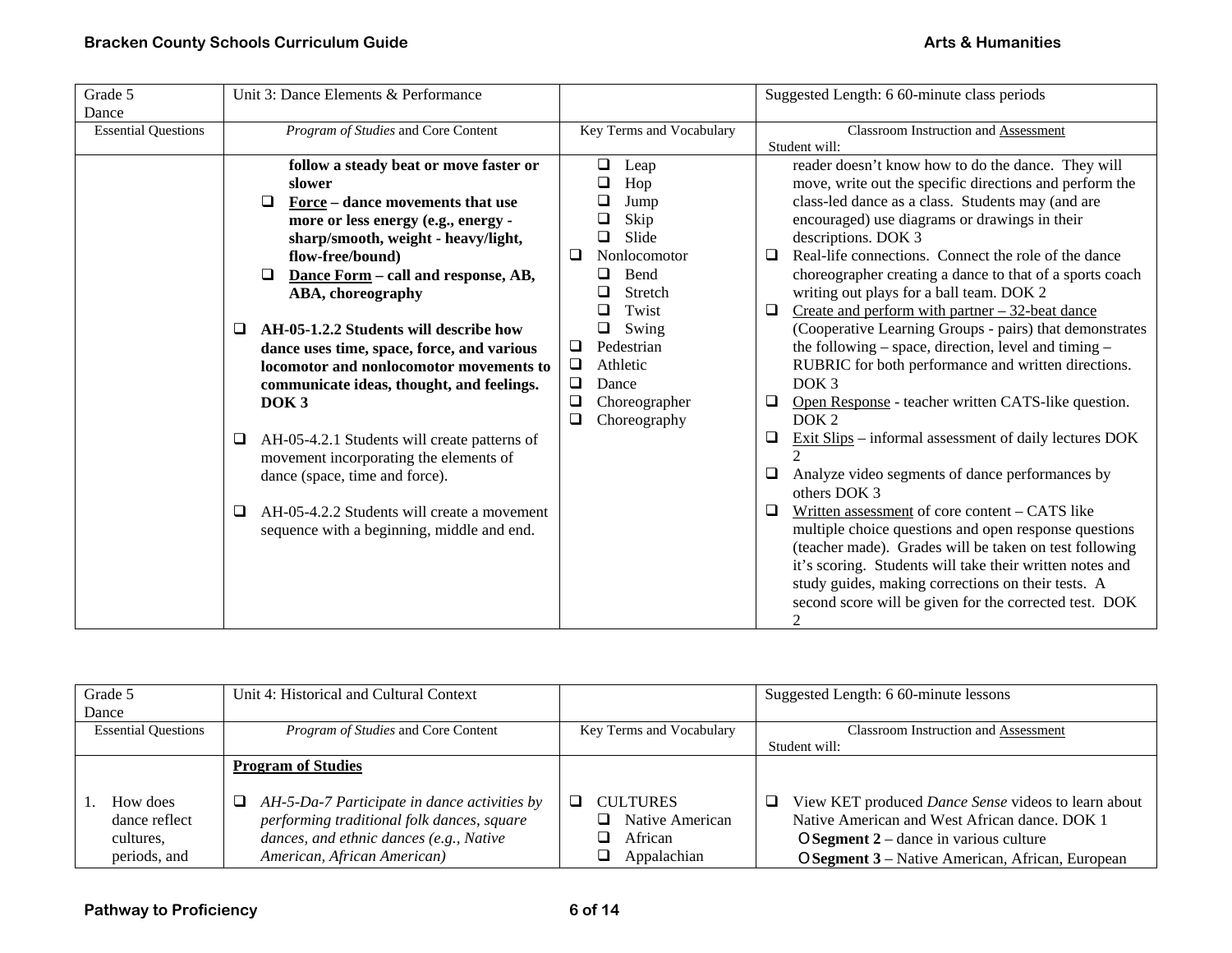| Grade 5                    | Unit 4: Historical and Cultural Context                                             |                                       | Suggested Length: 6 60-minute lessons                                        |  |
|----------------------------|-------------------------------------------------------------------------------------|---------------------------------------|------------------------------------------------------------------------------|--|
| Dance                      |                                                                                     |                                       |                                                                              |  |
| <b>Essential Questions</b> | Program of Studies and Core Content                                                 | Key Terms and Vocabulary              | Classroom Instruction and Assessment                                         |  |
|                            |                                                                                     |                                       | Student will:                                                                |  |
| styles?                    | AH-5-Da-8 Describe dances of different<br>Q.                                        | PURPOSES OF<br>$\Box$<br><b>DANCE</b> | dance                                                                        |  |
| What are the               | cultures, purposes, and styles.<br>AH-5-Da-10 Express openness to differences<br>Q. | $\Box$ Ceremonial                     | □<br>Close Vocabulary activity over the Dance Videos DOK<br>2                |  |
| 2.<br>purposes of          | and commonalities among diverse cultures,                                           | $\Box$ Religious                      | $\Box$<br>Note taking/Summarizing Dance in cultures DOK 1                    |  |
| dance?                     | purposes, and styles.                                                               | Ritual                                | $\Box$<br>Compare/Contrast dances of the cultures DOK 2                      |  |
|                            | $\Box$ AH-5-Da-11 Demonstrate knowledge of the                                      | $\Box$<br>Celebration                 | $\Box$<br>CATS like Open Response – Similarities and difference              |  |
| Why are<br>3.              | origin and history of a variety of dances.                                          | $\Box$<br>Hunting                     | in dances of the 3 cultures of study. DOK 3                                  |  |
| culture, style,            |                                                                                     | Recreational<br>❏                     | $\Box$<br>Cooperative Learning activity - Research periods of                |  |
| and purpose                |                                                                                     | $\Box$<br>Folk                        | history – dance to music the way someone from that                           |  |
| important in               | <b>Core Content</b>                                                                 | Social<br>❏                           | time period would have danced. Present to class.                             |  |
| dance?                     |                                                                                     | $\Box$<br>Clogging                    | <b>RUBRIC DOK 3</b>                                                          |  |
|                            | AH-05-2.2.1 Students will describe or<br>u                                          | Artistic<br>□                         | View KET produced videotape DANCE IN CULTURES.<br>$\Box$                     |  |
|                            | explain how dance has been a part of                                                | $\Box$<br>Modern                      | Listen and observe performances from African/Native                          |  |
|                            | cultures and periods throughout history.                                            | $\Box$<br>Jazz                        | American culture – discuss how the different cultures                        |  |
|                            | DOK <sub>2</sub>                                                                    | <b>Ballet</b><br>$\Box$               | use dance/movement to tell stories that express their                        |  |
|                            |                                                                                     | $\Box$<br>Tap                         | culture. DOK 2                                                               |  |
|                            | <b>Cultures:</b>                                                                    |                                       | Perform "Little Johnny Brown" - a recreational dance<br>❏                    |  |
|                            | <b>Native American</b><br>Q.                                                        |                                       | of the Georgia Sea Islands. This dance was performed                         |  |
|                            | <b>Traditional Appalachian</b><br>⊔                                                 |                                       | by descendants of slaves symbolizing honesty,                                |  |
|                            | <b>West African</b><br>❏                                                            |                                       | community and respect for elders and those who have                          |  |
|                            |                                                                                     |                                       | passed. Compare to other cultural dances. Performance<br><b>RUBRIC DOK 2</b> |  |
|                            | Similarities and differences in the use<br>$\Box$                                   |                                       | Perform "Going to Boston" an Appalachian "play party<br>❏                    |  |
|                            | of dance (e.g., purposes: harvest and<br>hunting dances in Native American          |                                       | game" that dates from early settlement from England.                         |  |
|                            | and West African cultures), use of                                                  |                                       | This dance uses steps and movement characteristic of                         |  |
|                            | elements of dance among cultures                                                    |                                       | diverse culture, periods, and styles. Performance                            |  |
|                            |                                                                                     |                                       | <b>RUBRIC DOK 2</b>                                                          |  |
|                            | <b>Periods:</b>                                                                     |                                       | Listen to music from African/Native American cultures<br>□                   |  |
|                            | <b>Colonial American (European</b><br>Q.                                            |                                       | - capture mood of music through movement. DOK 1                              |  |
|                            | influences on American dance, e.g.,                                                 |                                       | Perform "Alligator Dance" – demonstrating elements of<br>⊔                   |  |
|                            | social dances, square dancing, folk                                                 |                                       | Native American music and dance. Compare to the                              |  |
|                            | dances)                                                                             |                                       | "Zuni Harvest" dance that is viewed on videotape.                            |  |
|                            | Native American includes period in<br>⊔                                             |                                       | Performance RUBRIC DOK 2                                                     |  |
|                            | North American before European                                                      |                                       | Perform "Once Upon a Summers Day" - a renaissance<br>$\Box$                  |  |
|                            | settlement                                                                          |                                       | dance from England that dates as currently as 1920 in                        |  |
|                            |                                                                                     |                                       | the Appalachian region of the United States. Compare                         |  |
|                            | AH-05-3.2.1 Students will describe or<br>❏                                          |                                       | to other cultural dances of the region. - Performance                        |  |
|                            | explain how dance fulfills a variety of                                             |                                       | <b>RUBRIC DOK 2</b>                                                          |  |
|                            |                                                                                     |                                       | CATS like Written Assessment - multiple choice and<br>⊔                      |  |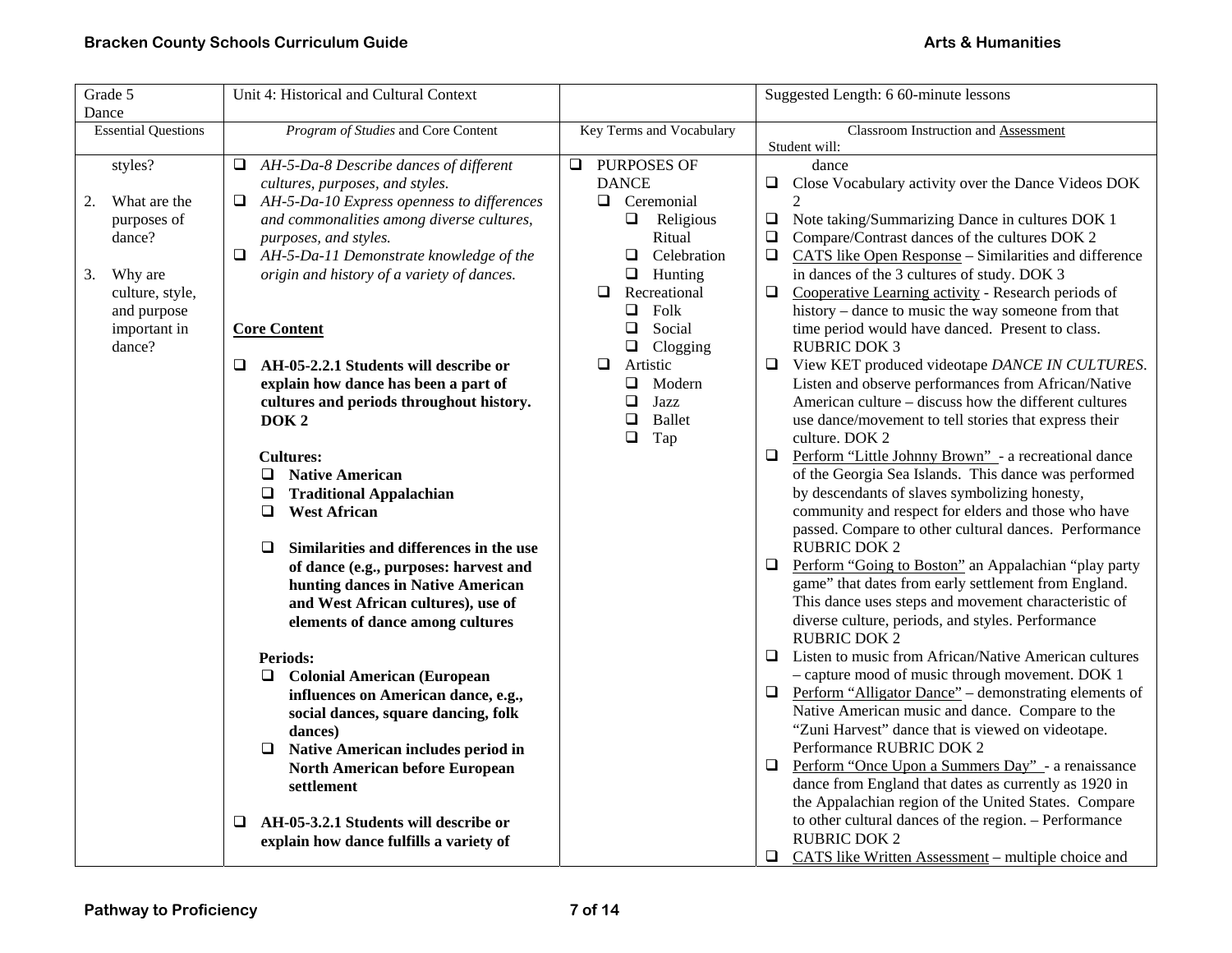| Grade 5                    | Unit 4: Historical and Cultural Context         |                          | Suggested Length: 6 60-minute lessons                                                                                            |
|----------------------------|-------------------------------------------------|--------------------------|----------------------------------------------------------------------------------------------------------------------------------|
| Dance                      |                                                 |                          |                                                                                                                                  |
| <b>Essential Questions</b> | Program of Studies and Core Content             | Key Terms and Vocabulary | <b>Classroom Instruction and Assessment</b>                                                                                      |
|                            |                                                 |                          | Student will:                                                                                                                    |
|                            | purposes. DOK 2                                 |                          | open response type questions covering core content on<br>cultures DOK 2<br>Compare and contrast the differences between the<br>⊔ |
|                            | Purposes of dance: (different roles of          |                          |                                                                                                                                  |
|                            | dance)                                          |                          | purposes of dance in all cultures. DOK 3                                                                                         |
|                            | Ceremonial - dances created or<br>$\Box$        |                          | Exit Slip – informally assessing knowledge from daily<br>⊔                                                                       |
|                            | performed for rituals or celebrations           |                          | lectures DOK 2                                                                                                                   |
|                            | (e.g., dances of Native Americans and           |                          |                                                                                                                                  |
|                            | West Africans to celebrate life events          |                          |                                                                                                                                  |
|                            | such as harvest, ritual dances                  |                          |                                                                                                                                  |
|                            | associated with worship)                        |                          |                                                                                                                                  |
|                            | <b>Recreational</b> – dancing for<br>□          |                          |                                                                                                                                  |
|                            | entertainment, to support recreational          |                          |                                                                                                                                  |
|                            | activities (e.g., ballroom, line dancing,       |                          |                                                                                                                                  |
|                            | aerobic dance, dance as a hobby)                |                          |                                                                                                                                  |
|                            | <b>Artistic Expression - dance created</b><br>□ |                          |                                                                                                                                  |
|                            | with the intent to express or                   |                          |                                                                                                                                  |
|                            | communicate emotion, feelings, ideas,           |                          |                                                                                                                                  |
|                            | information, (e.g., ballet, tap dance,          |                          |                                                                                                                                  |
|                            | modern dance, dance created and                 |                          |                                                                                                                                  |
|                            | performed in a concert and/or                   |                          |                                                                                                                                  |
|                            | theatrical setting for an audience)             |                          |                                                                                                                                  |
|                            | □                                               |                          |                                                                                                                                  |
|                            | AH-05-4.2.3 Students will perform traditional   |                          |                                                                                                                                  |
|                            | folk dances, square dances, and ethnic dances   |                          |                                                                                                                                  |
|                            | (Native American, West African/African-         |                          |                                                                                                                                  |
|                            | American, Early American and folk)              |                          |                                                                                                                                  |

|                            | Grade 5        | Unit 5: Drama Unit                             |   |                          |    | Suggested Length: $4\frac{1}{2}$ weeks                   |
|----------------------------|----------------|------------------------------------------------|---|--------------------------|----|----------------------------------------------------------|
|                            | Drama          |                                                |   |                          |    |                                                          |
| <b>Essential Questions</b> |                | <i>Program of Studies</i> and Core Content     |   | Key Terms and Vocabulary |    | <b>Classroom Instruction and Assessment</b>              |
|                            |                |                                                |   |                          |    | Student will:                                            |
|                            |                | <b>Program of Studies</b>                      |   |                          |    |                                                          |
|                            |                |                                                |   |                          |    |                                                          |
|                            | How are these  | AH-5-DR-1 Analyze elements of drama such<br>⊔. |   | Storyline (plot)         | ப  | Define the vocabulary DOK 1                              |
|                            | elements used? | as plot, character, visuals (e.g., scenery,    | ⊔ | Beginning, Middle,       | ❏. | Apply the vocabulary to a movie or clips from a play     |
|                            |                | costumes, props, make-up) and acting (e.g.,    |   | End                      |    | DOK <sub>2</sub>                                         |
|                            | Which elements | voice, expression, diction, projection) in a   |   | Character                |    | Discuss answers DOK 2                                    |
|                            | of drama,      | variety of dramatic works.                     |   | Dialogue                 | Q. | Create their own stage using their bedroom as a starting |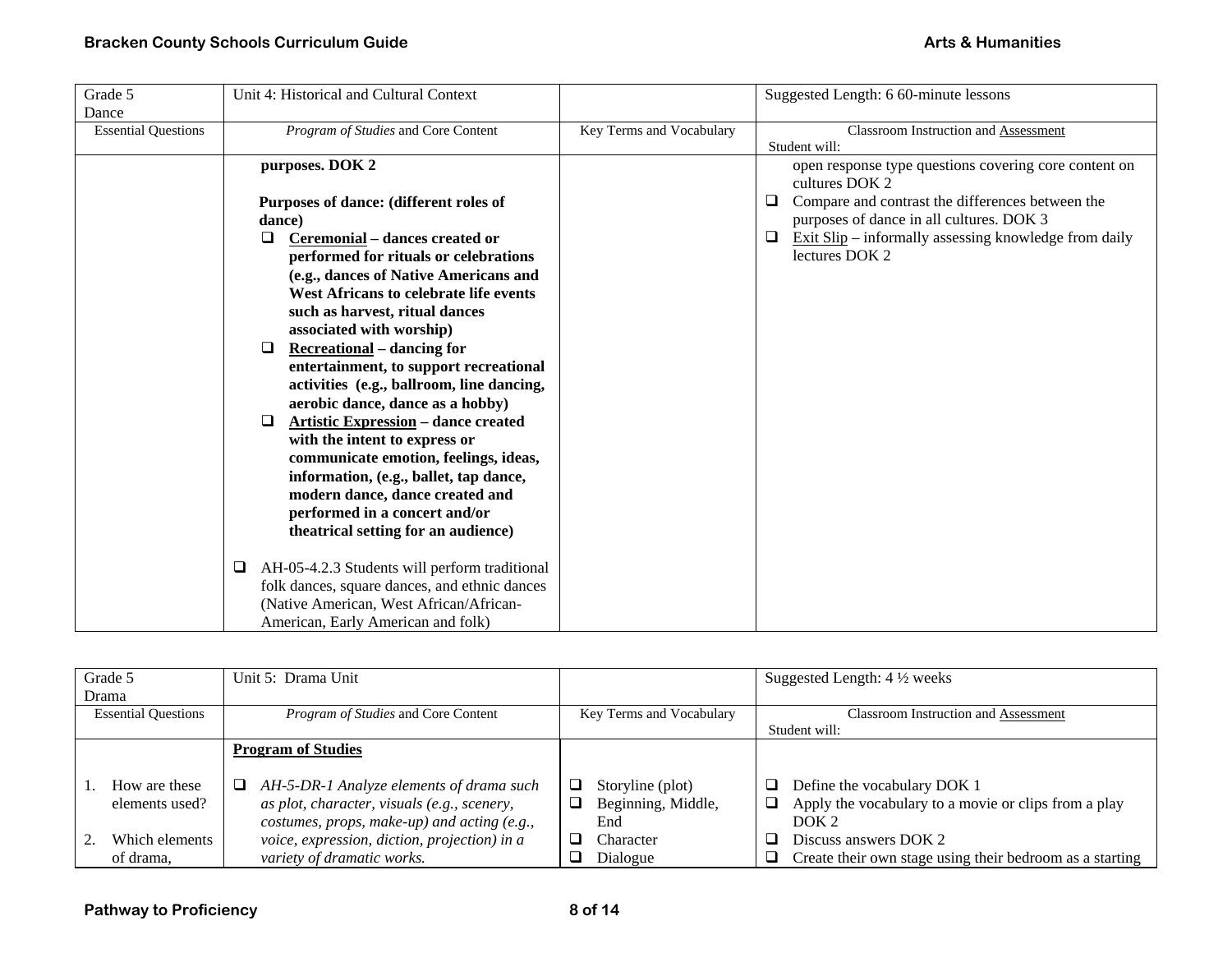| Grade 5                    | Unit 5: Drama Unit                                    |                                    | Suggested Length: 4 1/2 weeks                                      |  |
|----------------------------|-------------------------------------------------------|------------------------------------|--------------------------------------------------------------------|--|
| Drama                      |                                                       |                                    |                                                                    |  |
| <b>Essential Questions</b> | Program of Studies and Core Content                   | Key Terms and Vocabulary           | Classroom Instruction and Assessment                               |  |
|                            |                                                       |                                    | Student will:                                                      |  |
| production, and            | AH-5-DR-2 Collaborate with others to create<br>$\Box$ | Monologue<br>$\Box$                | point DOK 3                                                        |  |
| performance are            | dramatic works using elements of drama                | $\Box$<br>Conflict                 | $\Box$ Create their own drama based on a conflict in their life,   |  |
| essential in               | $\Box$<br>AH-5-DR-3 Reflect on, interpret, and revise | $\Box$<br>Scenery (set)            | focusing on the plot development DOK 3                             |  |
| presenting a               | own work and/or works of others                       | $\Box$<br>Costumes                 | Discuss purposes of drama in different cultures. DOK 1<br>$\Box$   |  |
| story from                 | AH-5-DR-4 Use appropriate terminology to<br>❏         | $\Box$<br>Props                    | Discuss different types of stories DOK 1                           |  |
| various                    | evaluate personal dramatic creations and              | $\Box$<br>Sound and music          | Students will be assigned to perform in 1 of 3 different<br>$\Box$ |  |
| cultures?                  | those of others.                                      | $\Box$<br>Make-up                  | plays that are representative of these three cultures              |  |
|                            | $\Box$ AH-5-DR-5 Communicate recognition of           | $\Box$<br>Acting                   | studied DOK 3                                                      |  |
| How are these<br>3.        | specific cultures, periods, and styles within         | Vocal Expression<br>$\Box$         | Students will create their props & costumes DOK 3<br>⊔             |  |
| elements used?             | dramatic works.                                       | $\Box$<br>Speaking style           | Students will monitor and director their own & each<br>□           |  |
|                            | AH-5-DR-6 Examine the effects of time,<br>Q.          | $\Box$<br>Diction                  | others performance DOK 3                                           |  |
| Why is drama<br>4.         | place, personality on dramatic works.                 | $\Box$<br>Gesture                  | Students will be assessed on overall performance and<br>$\Box$     |  |
| important to the           | AH-5-DR-7 Create products or performances<br>$\Box$   | $\Box$<br><b>Facial Expression</b> | effort DOK 3                                                       |  |
| people of                  | to demonstrate drama from diverse cultures.           | $\Box$<br>Movement                 | Play "Theater Games" found on internet and other<br>❏              |  |
| various                    | AH-5-DR-8 Describe and discuss theatres'<br>$\Box$    | $\Box$<br>Script                   | resources DOK 2                                                    |  |
| cultures?                  | roles in and contributions to communities.            | $\Box$<br>Scenario                 | Work on team building DOK 2<br>$\Box$                              |  |
|                            |                                                       | $\Box$<br>Dramatization            | Work on acting (improvisation) in front of the class               |  |
| Which elements<br>5.       |                                                       | $\Box$<br>Storytelling             | DOK <sub>2</sub>                                                   |  |
| of drama,                  | <b>Core Content</b>                                   | $\Box$<br>Improvisation            | Work on role playing, storytelling/re-telling DOK 2<br>$\Box$      |  |
| production, and            |                                                       | $\Box$<br>Native American          | $\Box$<br>Be able to identify the vocabulary in classmates'        |  |
| performance are            | $\Box$ AH-05-1.3.1 Students will analyze or           | $\Box$<br>Appalachian              | performances. DOK 3                                                |  |
| essential in               | explain the use of elements of drama in               | $\Box$<br>West African             | Become comfortable with acting in front of classmates<br>$\Box$    |  |
| presenting                 | dramatic works. DOK 3                                 | $\Box$<br><b>Myths</b>             | DOK <sub>2</sub>                                                   |  |
| original stories?          |                                                       | $\Box$<br>Legends                  |                                                                    |  |
|                            | <b>Elements of Drama:</b>                             | $\Box$<br>Folktales                |                                                                    |  |
|                            | Literary elements - Script, Story line<br>$\Box$      | Passing on traditional<br>❏        |                                                                    |  |
|                            | (plot), Character, Story organization                 | culture                            |                                                                    |  |
|                            | (beginning, middle, end), Setting,                    | $\Box$<br>Sharing the human        |                                                                    |  |
|                            | Dialogue, Monologue, Conflict                         | experience                         |                                                                    |  |
|                            | Technical elements - Scenery (set),<br>$\Box$         | $\Box$<br>Improvisation            |                                                                    |  |
|                            | <b>Costumes, Props, Sound and Music,</b>              | $\Box$<br>Mimicry                  |                                                                    |  |
|                            | Make-up                                               | $\Box$<br>Creative dramatics       |                                                                    |  |
|                            | <b>Performance Elements - Acting (how</b><br>$\Box$   | $\Box$<br>Role playing             |                                                                    |  |
|                            | speaking, moving help to characters)                  | $\Box$<br>Pantomime                |                                                                    |  |
|                            | Speaking - vocal expression,                          | $\Box$<br>Storytelling             |                                                                    |  |
|                            | projection, speaking style, diction                   | $\Box$<br>Recreation               |                                                                    |  |
|                            | Nonverbal expression - gestures, facial               |                                    |                                                                    |  |
|                            | expression, movement                                  |                                    |                                                                    |  |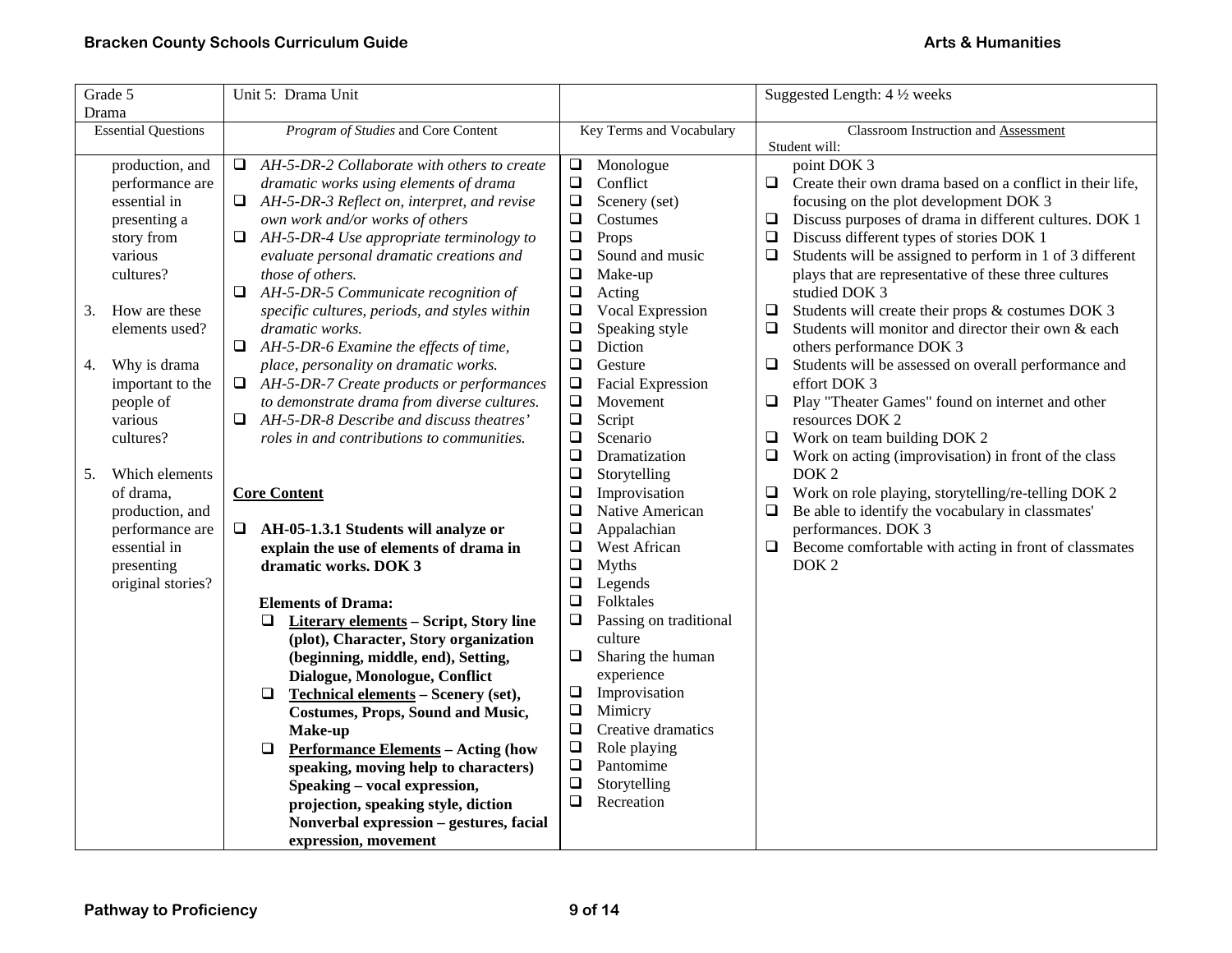| Grade 5                    | Unit 5: Drama Unit                                                           |                          | Suggested Length: 4 1/2 weeks                         |
|----------------------------|------------------------------------------------------------------------------|--------------------------|-------------------------------------------------------|
| Drama                      |                                                                              |                          |                                                       |
| <b>Essential Questions</b> | Program of Studies and Core Content                                          | Key Terms and Vocabulary | Classroom Instruction and Assessment<br>Student will: |
|                            |                                                                              |                          |                                                       |
|                            | $\Box$ AH-05-1.3.2 Students will identify, describe                          |                          |                                                       |
|                            | or explain relationships among characters and                                |                          |                                                       |
|                            | settings as related to a script, a scenario or                               |                          |                                                       |
|                            | classroom dramatization.                                                     |                          |                                                       |
|                            | $\Box$ AH-05-1.3.3 Students will identify and                                |                          |                                                       |
|                            | describe a variety of creative dramatics                                     |                          |                                                       |
|                            | (improvisation, mimicry, pantomime, role                                     |                          |                                                       |
|                            | playing and storytelling).                                                   |                          |                                                       |
|                            |                                                                              |                          |                                                       |
|                            | AH-05-2.3.1 Students will describe or<br>⊔                                   |                          |                                                       |
|                            | explain how drama has been a part of<br>cultures and time periods throughout |                          |                                                       |
|                            | history. DOK 2                                                               |                          |                                                       |
|                            |                                                                              |                          |                                                       |
|                            | <b>Cultures:</b>                                                             |                          |                                                       |
|                            | $\Box$<br><b>Native American</b>                                             |                          |                                                       |
|                            | $\Box$<br><b>Traditional Appalachian</b><br>$\Box$<br><b>West African</b>    |                          |                                                       |
|                            | (The use of storytelling, myths,<br>$\Box$                                   |                          |                                                       |
|                            | legends, folktales in these cultures)                                        |                          |                                                       |
|                            |                                                                              |                          |                                                       |
|                            | <b>Periods:</b>                                                              |                          |                                                       |
|                            | <b>Colonial American - European</b><br>❏                                     |                          |                                                       |
|                            | influence on American drama/theatre,<br>plays from England (The influence of |                          |                                                       |
|                            | Europe was very strong in the colonies                                       |                          |                                                       |
|                            | due to the movement of settlers from                                         |                          |                                                       |
|                            | <b>Europe to America)</b>                                                    |                          |                                                       |
|                            | Native American includes period in<br>❏                                      |                          |                                                       |
|                            | North American before European                                               |                          |                                                       |
|                            | settlement                                                                   |                          |                                                       |
|                            | $\Box$ AH-05-3.3.1 Students will describe or                                 |                          |                                                       |
|                            | explain how drama/theatre fulfills a variety                                 |                          |                                                       |
|                            | of purposes. DOK 2                                                           |                          |                                                       |
|                            |                                                                              |                          |                                                       |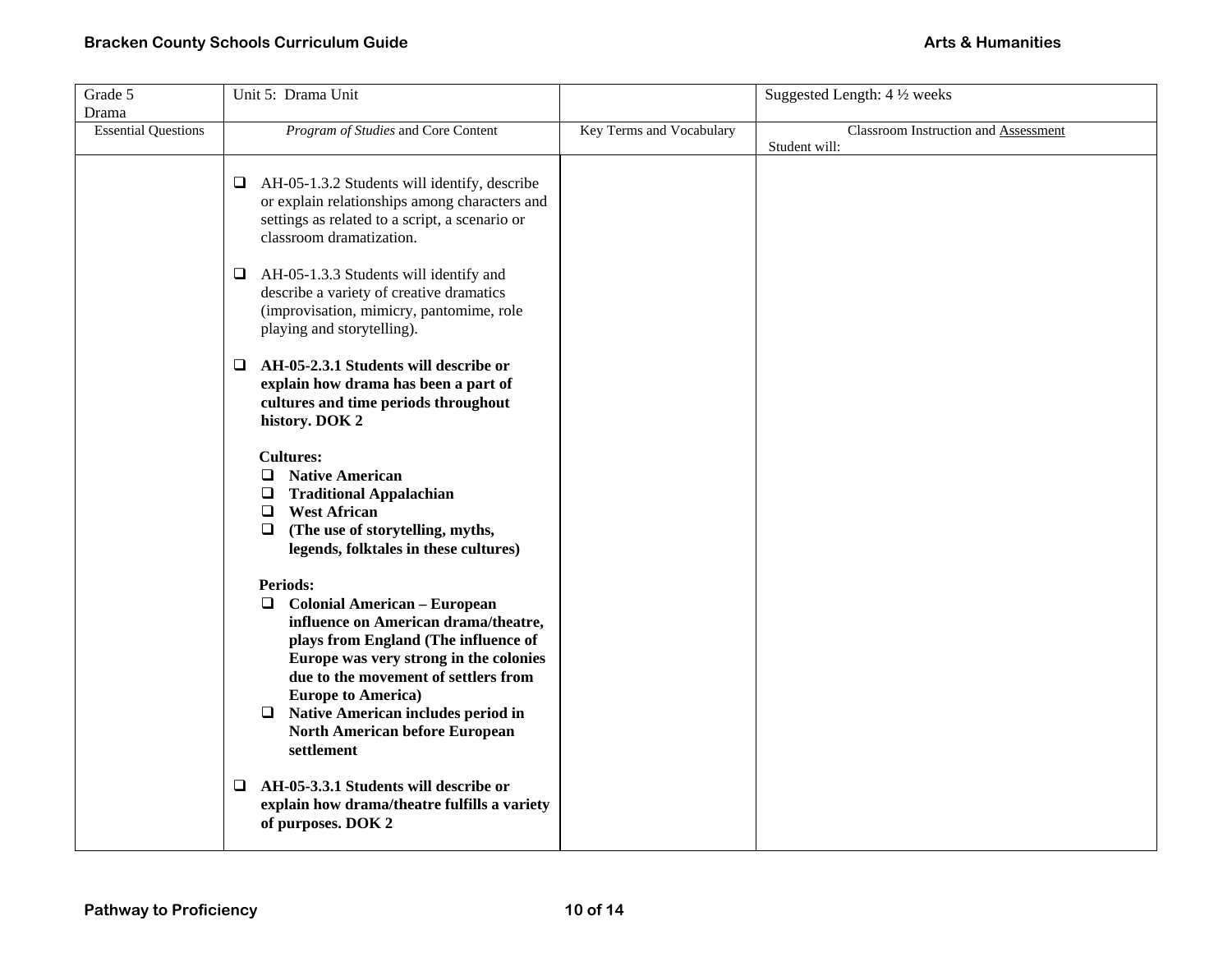| Grade 5                             | Unit 5: Drama Unit                                                                                                                                                                                                                                                                                                                                                                                                                                                                                                                                                                                                                                                                                                                                                                                                                                                                                             |                          | Suggested Length: 4 1/2 weeks                                |
|-------------------------------------|----------------------------------------------------------------------------------------------------------------------------------------------------------------------------------------------------------------------------------------------------------------------------------------------------------------------------------------------------------------------------------------------------------------------------------------------------------------------------------------------------------------------------------------------------------------------------------------------------------------------------------------------------------------------------------------------------------------------------------------------------------------------------------------------------------------------------------------------------------------------------------------------------------------|--------------------------|--------------------------------------------------------------|
| Drama<br><b>Essential Questions</b> | Program of Studies and Core Content                                                                                                                                                                                                                                                                                                                                                                                                                                                                                                                                                                                                                                                                                                                                                                                                                                                                            | Key Terms and Vocabulary | <b>Classroom Instruction and Assessment</b><br>Student will: |
|                                     | <b>Purposes of Drama/Theatre: (different</b><br>roles of drama)<br><b>Sharing the human experience – to</b><br>⊔.<br>express or communicate emotion,<br>feelings, ideas, information through<br>dramatic works (e.g., storytelling, role<br>playing, narrative works)<br><u>Passing on traditional and culture</u> – to<br>□<br>express or communicate feelings, ideas,<br>information (e.g., narrative,<br>storytelling, folktales, myths, and<br>legends)<br>Recreational drama for entertainment<br>ப<br>(e.g., drama/theatre as a hobby)<br><b>Artistic Expression - drama created</b><br>$\Box$<br>with the intent to express or<br>communicate emotion, feelings, ideas,<br>information (e.g., dramatic works<br>created and performed in a theatrical<br>setting for an audience)<br>AH-05-4.3.1 Students will create and perform<br>❏<br>using elements of drama (Literary, Technical,<br>Performance) |                          |                                                              |

| Grade 5<br><b>Visual Arts</b>                                     | Unit 6: Elements & Principles of Art Review                                                                                                                                                                |                                                          | Suggested Length: $1\frac{1}{2}$ Weeks                                                                                                                                                                                                                            |
|-------------------------------------------------------------------|------------------------------------------------------------------------------------------------------------------------------------------------------------------------------------------------------------|----------------------------------------------------------|-------------------------------------------------------------------------------------------------------------------------------------------------------------------------------------------------------------------------------------------------------------------|
| <b>Essential Questions</b>                                        | <i>Program of Studies</i> and Core Content                                                                                                                                                                 | Key Terms and Vocabulary                                 | <b>Classroom Instruction and Assessment</b><br>Student will:                                                                                                                                                                                                      |
|                                                                   | <b>Program of Studies</b>                                                                                                                                                                                  |                                                          |                                                                                                                                                                                                                                                                   |
| How do we use<br>the elements<br>and principles<br>to create art? | $\Box$<br>AH-5-VA-1 Express ideas, images, or<br>patterns utilizing elements of art (line, shape,<br>color, form, texture, space, value) and<br>principles of design (e.g., balance, emphasis<br>pattern). | Elements of art<br>Line<br>⊔<br>Shape<br>Form<br>Texture | ◻<br>Understanding Art Textbook DOK 1<br>Lesson #2 (page 6): Divide paper into 6 sections. Fill<br>❏<br>in each section with one element of art. (e.g., primary<br>lines, secondary shapes, "from" using value, texture<br>using neutral; warm, cool colors DOK 3 |
| How can we<br>create artwork<br>using various                     | AH-5-VA-2 Analyze how elements of art and<br>⊔<br>principles of design are used in a variety of<br>art works.                                                                                              | Color<br>⊔<br>Primary<br>Secondary                       | Lesson #4 (page 12): Divide paper using calligraphy,<br>❏<br>your monogram put your monogram in each section<br>using principles of design listed for this grade DOK 3                                                                                            |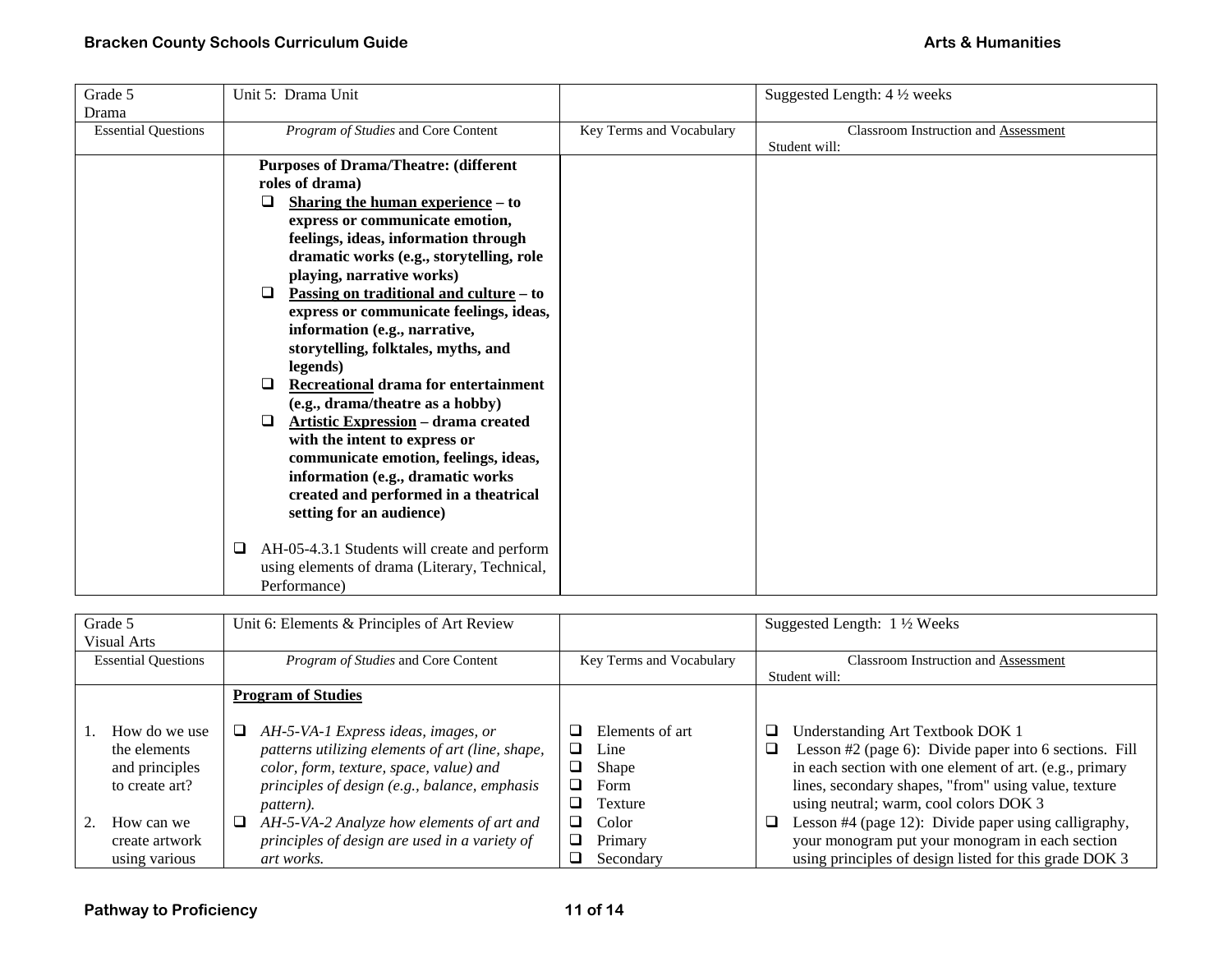| Grade 5                    | Unit 6: Elements & Principles of Art Review       |                                | Suggested Length: 1 1/2 Weeks                                          |
|----------------------------|---------------------------------------------------|--------------------------------|------------------------------------------------------------------------|
| <b>Visual Arts</b>         |                                                   |                                |                                                                        |
| <b>Essential Questions</b> | Program of Studies and Core Content               | Key Terms and Vocabulary       | Classroom Instruction and Assessment                                   |
| media and                  | AH-5-VA-3 Reflect on, interpret, and revise<br>⊔  | Warm<br>$\Box$                 | Student will:<br>Native American vs. Mexican/Pre-Columbian DOK 1<br>Q. |
| processes?                 | own works of art and/or works of others.          | $\Box$<br>Cool                 | $\Box$<br>Different Native cultures will be studies as will their      |
|                            | AH-5-VA-4 Use appropriate terminology to<br>□     | Neutral<br>$\Box$              | styles & purposes DOK 1                                                |
| How are the<br>3.          | evaluate personal artistic creations and those    | $\Box$<br>Complimentary        | Students will create coil pots with Native American &<br>❏             |
| elements of art            | of others.                                        | $\Box$<br>Color scheme         | Pre-Columbian designs. DOK 3                                           |
| and the                    | $\Box$<br>AH-5-VA-5 Use a variety of media (e.g., | $\Box$<br>Color group          | Finished projects will be critiqued in class with<br>$\Box$            |
| principles of              | crayon, pencil, paint, fabric, yarn, clay,        | $\Box$<br>Principles of design | emphasis on cultural symbols, student's choice of                      |
| design evident             | paper, papier-mâché), and art processes (e.g.,    | Emphasis<br>$\Box$             | vocabulary DOK 2                                                       |
| in the art of              | drawing, painting, collage, weaving, pottery,     | $\Box$<br>Focal point          | Navajo vs. African (Adrinka) Similarities and<br>$\Box$                |
| various                    | sculpture) to produce two- and three-             | $\Box$<br>Pattern              | differences in line color pattern DOK 1                                |
| cultures?                  | dimensional works of art.                         | $\Box$<br><b>Balance</b>       | Study two cultures DOK 1<br>$\Box$                                     |
|                            | AH-5-VA-6 Describe how media and<br>⊔             | $\Box$<br>Symmetry             | Discuss using "Understanding Art" textbook as a basis<br>⊔             |
| What are the<br>4.         | processes are used for creating a variety of      | $\Box$<br>Asymmetry            | for comparison DOK 2                                                   |
| characteristics            | art works.                                        | $\Box$<br>Contrast             | Students are to pick one cultural weaving & create theirs<br>$\Box$    |
| of the art in              | $\Box$ AH-5-VA-7 Analyze how responses to         | $\Box$<br>Abstract             | using similar lines & patterns DOK 3                                   |
| various                    | personal works of art and the works of others     | $\Box$<br>Nonobjective         | Work will be presented $&$ critiqued in class with focus<br>⊔          |
| cultures?                  | are influenced by various media and               | $\Box$<br>Design               | on vocabulary and cultures DOK 2                                       |
|                            | processes.                                        | $\Box$<br>Calligraphy          | $\Box$<br>European influences 1620 - 1750 Baroque Time Period          |
|                            | ❏<br>AH-5-VA-8 Examine the effects of time,       | $\Box$<br>Folk art             | DOK <sub>1</sub>                                                       |
|                            | place, and purpose on art forms.                  | Ceremonial<br>$\Box$           | $\Box$<br>Briefly discuss what was going on in history, why did        |
|                            | AH-5-VA-9 Investigate and communicate the<br>Q.   | $\Box$<br>Functional art       | the Europeans have influence on colonial people. DOK                   |
|                            | differences and commonalities in visual           | $\Box$<br>Lines                |                                                                        |
|                            | artistic expressions from diverse cultures and    | $\Box$<br><b>Shapes</b>        | Miniature portraits (project) DOK 3<br>⊔                               |
|                            | periods.                                          | $\Box$<br>Colors               | View Taft collections DOK 1<br>$\Box$                                  |
|                            | AH-5-VA-10 Demonstrate through products<br>⊔      | $\Box$<br>Patterns             | In class critique DOK 2<br>$\Box$                                      |
|                            | forms of art from diverse cultures.               | $\Box$<br>Balance              |                                                                        |
|                            | AH-5-VA-11 Create products that<br>⊔              | $\Box$<br>Clay                 |                                                                        |
|                            | demonstrate forms of art from diverse             | $\Box$<br>Pottery              |                                                                        |
|                            | cultures.                                         | $\Box$<br>Green ware           |                                                                        |
|                            |                                                   | $\Box$<br>Leather              |                                                                        |
|                            |                                                   | $\Box$<br>Bone dry             |                                                                        |
|                            | <b>Core Content</b>                               | $\Box$<br>Score                |                                                                        |
|                            |                                                   | $\Box$<br>Slip                 |                                                                        |
|                            | AH-05-1.4.1 Students will analyze or<br>❏         | $\Box$<br>Coil                 |                                                                        |
|                            | explain the use of elements of art and            | $\Box$<br>Slab                 |                                                                        |
|                            | principles of design in works of art. DOK 3       | $\Box$<br>Pinch                |                                                                        |
|                            |                                                   | ❏<br>Kiln/fire                 |                                                                        |
|                            | <b>Elements of art:</b>                           | $\Box$<br>Bisque ware          |                                                                        |
|                            | □ Line, Shape, Form, Texture, and Color           | $\Box$<br>Folk art             |                                                                        |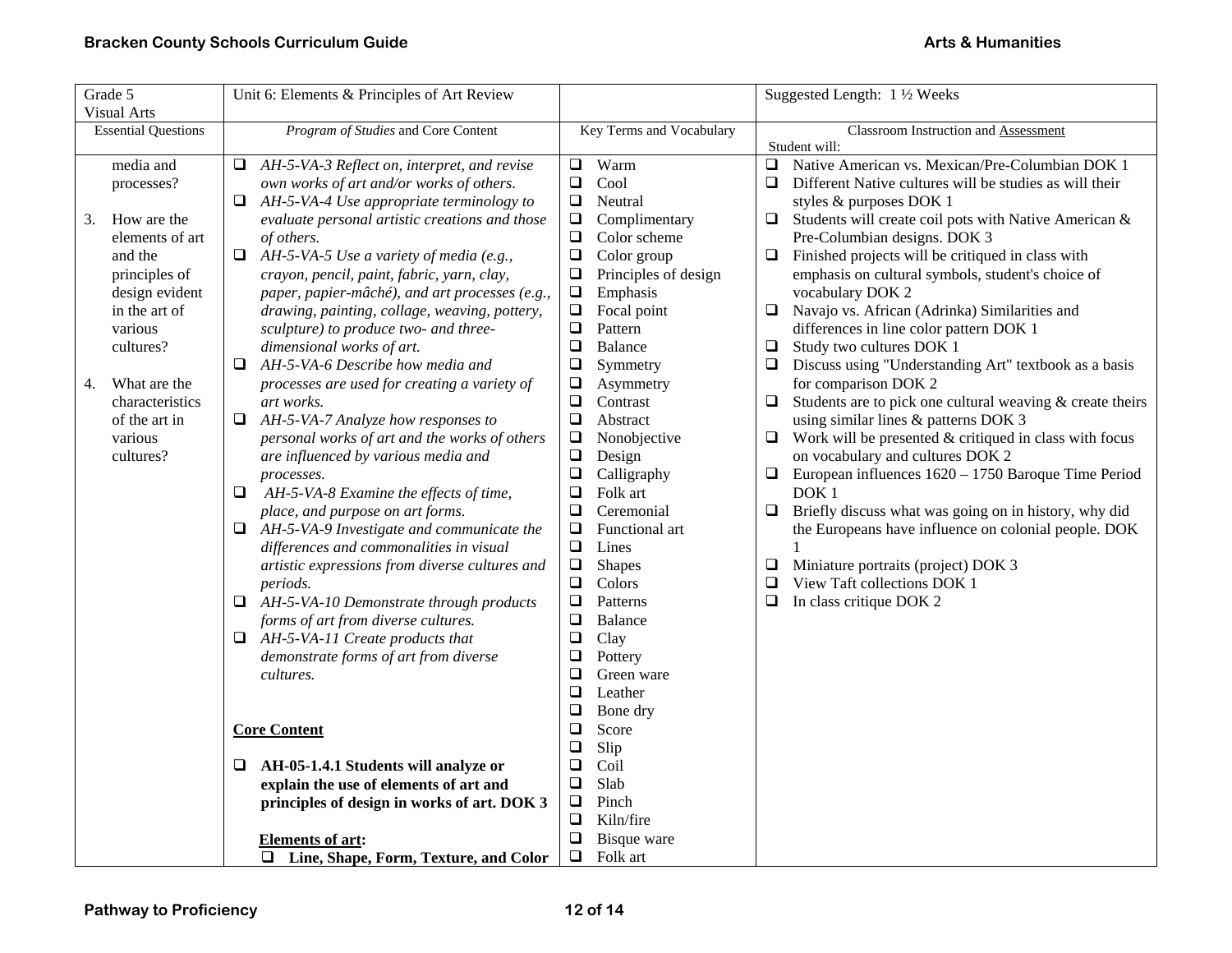| Grade 5<br><b>Visual Arts</b> | Unit 6: Elements & Principles of Art Review                                                                                                                                                                                                                                                                                                                                                                                                                                                                                                                                                                                                                                                                                                                                                                                                                                                                                                                                                                                                                                                                     |                                                                                                                                                                                                                                                                                                                                                            | Suggested Length: 1 1/2 Weeks        |
|-------------------------------|-----------------------------------------------------------------------------------------------------------------------------------------------------------------------------------------------------------------------------------------------------------------------------------------------------------------------------------------------------------------------------------------------------------------------------------------------------------------------------------------------------------------------------------------------------------------------------------------------------------------------------------------------------------------------------------------------------------------------------------------------------------------------------------------------------------------------------------------------------------------------------------------------------------------------------------------------------------------------------------------------------------------------------------------------------------------------------------------------------------------|------------------------------------------------------------------------------------------------------------------------------------------------------------------------------------------------------------------------------------------------------------------------------------------------------------------------------------------------------------|--------------------------------------|
| <b>Essential Questions</b>    | Program of Studies and Core Content                                                                                                                                                                                                                                                                                                                                                                                                                                                                                                                                                                                                                                                                                                                                                                                                                                                                                                                                                                                                                                                                             | Key Terms and Vocabulary                                                                                                                                                                                                                                                                                                                                   | Classroom Instruction and Assessment |
|                               | (primary and secondary hues) and<br>color schemes/groups (warm, cool,<br>neutral-black, white, gray, sometimes<br>brown/beige as earth tones)<br><b>Principles of design:</b><br>Organization of visual compositions:<br>❏<br>Emphasis (focal point), Pattern, Balance<br>(symmetry), Contrast (e.g., black/white<br>rough/smooth)<br>AH-05-2.4.1Students will describe or explain<br>⊔<br>how visual art has been a part of cultures<br>and time periods throughout history. DOK 2<br><b>Cultures:</b><br><b>Native American</b><br>❏<br>❏<br><b>Traditional Appalachian</b><br><b>West African</b><br>❏<br>Similarities and differences in the use of<br>❏<br>art (e.g., purposes for creating art, folk<br>art) and elements of art and principles<br>of design among cultures (e.g., how line,<br>color, pattern, etc. are used in<br>artworks), media in relation to these<br>cultures (e.g., wood, fiber)<br><b>Periods:</b><br>$\Box$<br><b>Colonial American</b><br>$\Box$<br><b>European influences in American</b><br>visual art, similarities between the<br>visual art in the American colonies and | Ceremonial<br>$\Box$<br>$\Box$<br>Functional art<br>$\Box$<br>Lines<br>$\Box$<br>Shapes<br>Colors<br>❏<br>$\Box$<br>Patterns<br>❏<br><b>Balance</b><br>$\Box$<br>Loom<br>Weft<br>$\Box$<br>$\Box$<br>Warp<br>$\Box$<br>Weaving<br>$\Box$<br>Narrative<br>$\Box$<br>Colonial<br>$\square$<br>Baroque<br>$\Box$<br>Colonies<br>$\Box$<br>Portraits<br>$\Box$ | Student will:                        |
|                               | the cities of Europe (The influence of<br>Europe was very strong in the colonies<br>due to the movement of settlers from<br><b>Europe to America.)</b><br>Native American includes period in<br>Q.                                                                                                                                                                                                                                                                                                                                                                                                                                                                                                                                                                                                                                                                                                                                                                                                                                                                                                              |                                                                                                                                                                                                                                                                                                                                                            |                                      |